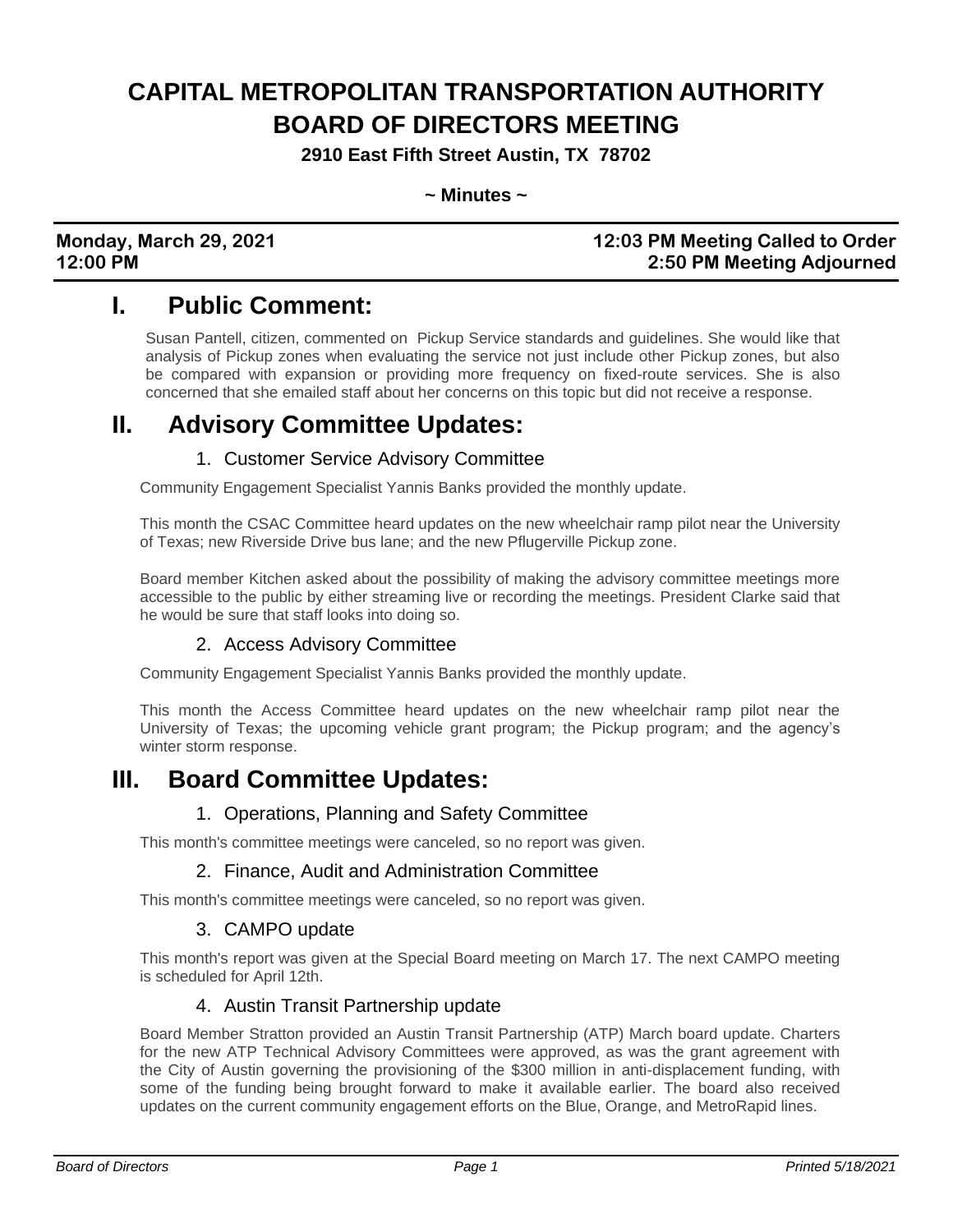Following the ATP update, Board Member Pool suggested that at some point in the future there may be questions around Project Connect (or ATP) initiatives - either financial or technical - that Board Member Stratton is not able to answer as part of his regular updates, and wondered if the Capital Metro board would be given direct access to ATP staff for those sorts of questions. She would like to ensure proper cross-pollination. President Clarke and other board members discussed some of the expectations and logistics around those types of informational updates, with President Clarke explaining that if needed for a particular update ATP staff could be brought in for Cap Metro board meetings.

Further discussion ensued, with Board Member Kitchen following up with a further question about timing of the anti-displacement funding and the frequency of updates to the Cap Metro board and city council. Board Member Stratton summarized his understanding of the process and when updates and actions would be provided and required. Board Member Kitchen indicated that she will request that a specific schedule for reviewing the integrated financial model be incorporated into the joint powers agreement, and also that the Cap Metro board receive a separate update on the model before that time. Vice Chair Travillion suggested that the board put process questions like the ones this discussion has raised in writing and discussed at a later date to clarify the ask and who will be responsible.

### **IV. Action Items:**

1. Approval of minutes from the January 25, 2021 Public Hearing and January 25, 2021 Board Meeting.

| <b>RESULT:</b>   | <b>ADOPTED [UNANIMOUS]</b>                                    |
|------------------|---------------------------------------------------------------|
| <b>MOVER:</b>    | Leslie Pool, Board Member                                     |
| <b>SECONDER:</b> | Troy Hill, Board Member                                       |
| AYES:            | Mitchell, Kitchen, Renteria, Travillion, Stratton, Hill, Pool |
| <b>ABSENT:</b>   | Cooper                                                        |

2. Approval of a resolution appointing a slate of candidates selected by the joint Capital Metro-Austin City Council Nominating Committee ("Nominating Committee") for the Project Connect Community Advisory Committee ("CAC").

Manager of Community Involvement Jackie Nirenberg brought this item forward.

Jackie presented the board with the slate of candidates recommended by the nominating committee for the Community Advisory Committee (CAC). 64 applications were received, with 9 being put forward as recommended. 5 members designated as coming from other groups and committees.

Board Member Kitchen thanked the nominating committee for their work and reminded the board that a full report on the process is in the board packet this month. Board Member Stratton noted that one of the recommended candidates is ex officio, and wanted to ensure that the CAC charter allowed for that. Jackie responded that it does. Board Member Pool noted how much she enjoyed serving on the committee and that the City Council approved these candidates at their meeting last week.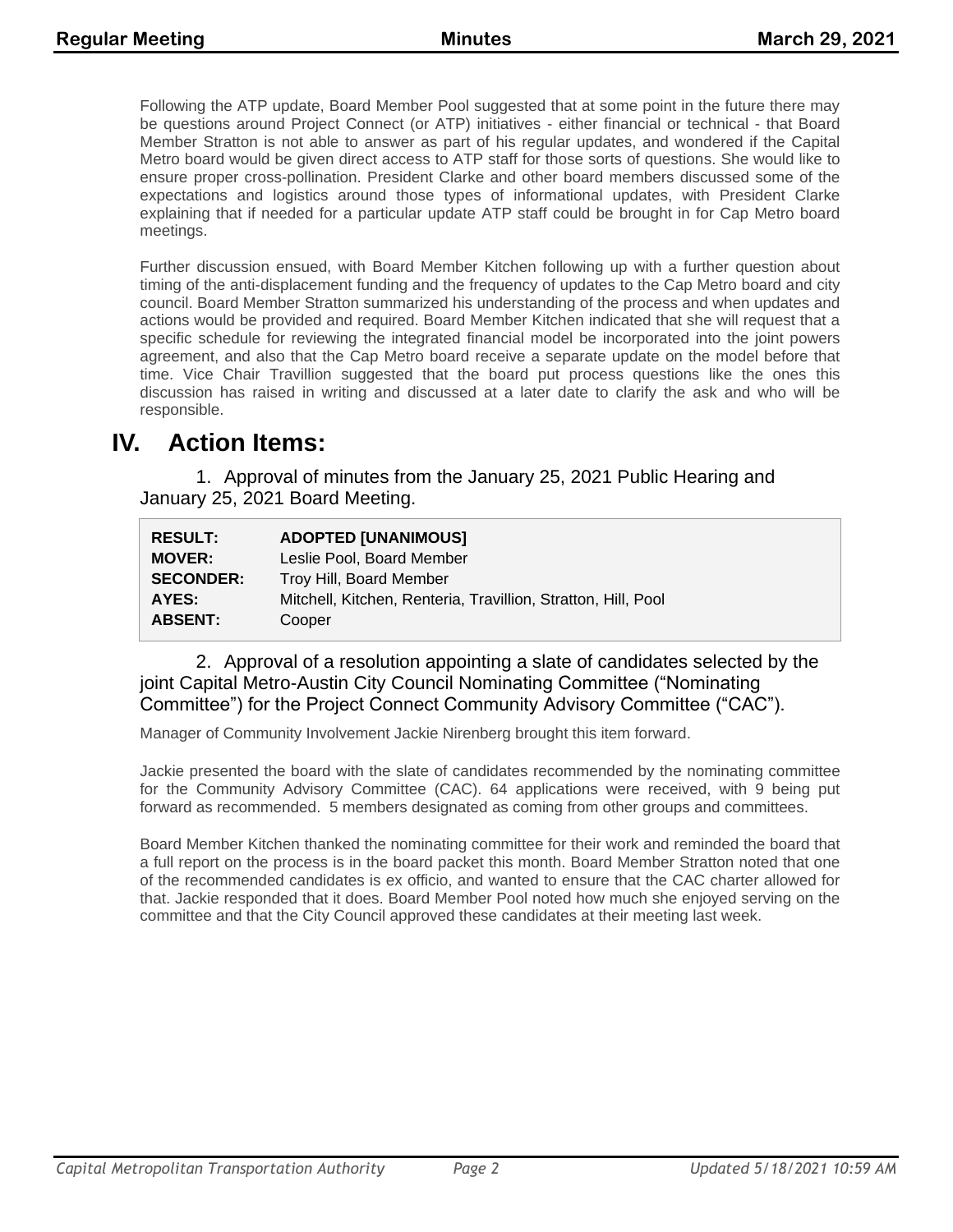| <b>RESULT:</b>   | <b>ADOPTED [UNANIMOUS]</b>                                    |
|------------------|---------------------------------------------------------------|
| <b>MOVER:</b>    | Ann Kitchen, Board Member                                     |
| <b>SECONDER:</b> | Terry Mitchell, Board Member                                  |
| AYES:            | Mitchell, Kitchen, Renteria, Travillion, Stratton, Hill, Pool |
| <b>ABSENT:</b>   | Cooper                                                        |

3. Approval of a resolution authorizing the President & CEO, or his designee, to approve a contract for Literature Distribution services with SmartMail of Austin, Inc. for a base one (1) year amount not to exceed \$245,705 and four (4) option years with a total not to exceed amount of \$1,282,565.

Executive Vice President and Chief Experience and Engagement Officer Brian Carter brought this item forward.

Many customers still rely on printed customer information to assist them in riding Capital Metro services, including route leaflets and special event notices. Demand for these materials have remained consistent during the reduced pandemic ridership.

Board Member Stratton asked if we produce these materials in multiple languages. Brian responded that most frequently additional languages are included on the same leaflet, rather than producing multiple versions of the same leaflet in different languages.

| <b>RESULT:</b>   | <b>ADOPTED [UNANIMOUS]</b>                                    |
|------------------|---------------------------------------------------------------|
| <b>MOVER:</b>    | Terry Mitchell, Board Member                                  |
| <b>SECONDER:</b> | Sabino Renteria, Board Member                                 |
| AYES:            | Mitchell, Kitchen, Renteria, Travillion, Stratton, Hill, Pool |
| <b>ABSENT:</b>   | Cooper                                                        |

### **V. Presentations:**

### 1. Title VI Policy Update

(This item was taken out of order and presented following Public Comment.)

Principal Planner Lawrence Deeter and consultant Tina Spencer from NWC Partners gave the presentation. Lawrence provided the board with an overview on the process of these policies, and the reasons for doing so. He then introduced Ms. Spencer, who walked the board through the requirements under Title VI, which Capital Metro is bound by as a direct recipient of Federal Transit Administration funds. She included the goals and a process for updates to the agency's Language Assistance Plan (LAP) for Limited English Proficiency (LEP) populations. She also introduced the board to the proposed updates to three Capital Metro Title VI policies: the Major Service Change Policy, the Disparate Impact Policy, and the Disproportionate Burden Policy. These policies can only be updated once every three years. Federal guidance also requires documentation of a public outreach process on any updates, and a draft plan has been sent to each board member.

Lawrence then walked through a proposed timeline and next steps for the policy updates. Submission of the updated policies is required on or before July 31, 2021. The team expects to ask for board approval at the June board meeting.

Board Member Kitchen asked if the board's two advisory committees would be updated and consulted as these proposed changes move forward. Lawrence said that he will on the CSAC and Access Committee agendas for May. She also asked about the deadline for comments on the Public Outreach Plan. Lawrence said he hoped to receive all comments back this week.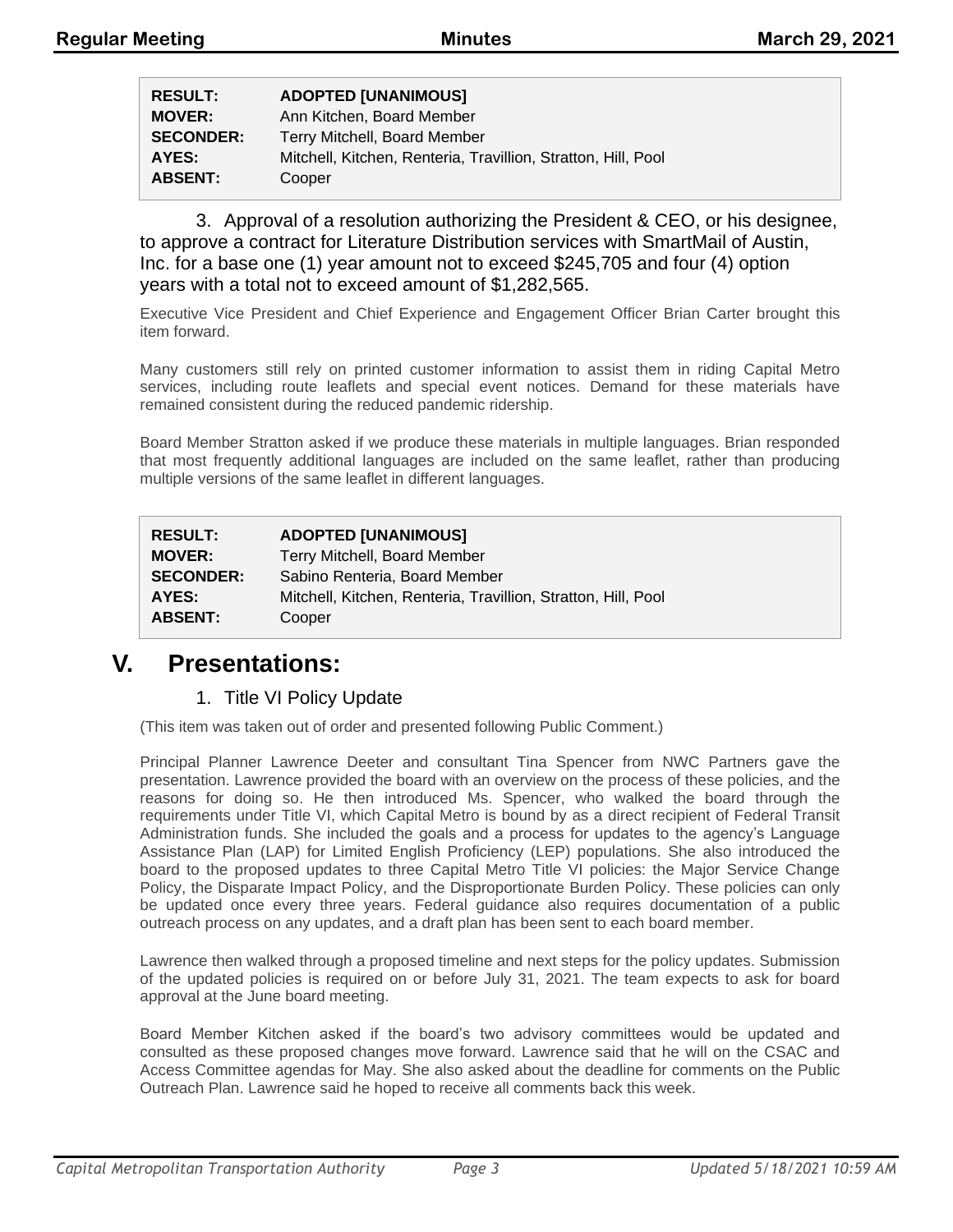### 2. Red Line Parkway

Executive Vice President of Planning and Development Sharmila Mukherjee gave the presentation.

Sharmila updated the board on recent developments along the MetroRail Red Line, include efforts to improve schedule optimization, special events, signal upgrades, station projects at McKalla and Broadmoor, track improvements and coordination to improve multimodal connections.

Board Member Stratton asked about the long term speed goal and double tracking efforts along the line. Vice President of Rail Operations Dave Dech responded that speed and run time are two of the things that we are working with our schedule consultants on, and that a long section of passing track will be coming online between Lakeline and Leander that will allow for additional service.

#### 3. NEPA Process Overview

Executive Vice President of Planning and Development Sharmila Mukherjee gave the presentation.

Sharmila gave an overview of what the National Environmental Policy Act (NEPA) of 1970 is, and which projects it applies to. There are three levels of environmental clearance for projects based on their level of impact to the environment, and Sharmila presented an overview of each as they apply to transportation projects. Prior to a full review there is a tiered process to determine which NEPA phase a project will move forward into. NEPA reviews include a whole host of impacts that fall under the physical/natural environment, human environment, and cultural environment categories. Sharmila also summarized the prescribed roles and responsibilities of the various agencies and stakeholders during the NEPA process.

Board Member Kitchen asked Sharmila to give a quick update on where several current Project Connect projects are is the process. Sharmila updated the board on the Blue and Orange Lines, which are in the NEPA scoping process, and the new MetroRapid lines, which are advancing under NEPA categorical exclusion. President Clarke gave further details on the timeframe for each of the submissions, how stakeholder comments are considered and responded to, and what some of the touch points along the way will be. Board Member Kitchen followed up asking when board members might be able to get further details on route alignments and station locations so that they could keep the public informed. President Clarke indicated that he expects those sorts of briefings to board and council to begin in May, and that keeping everyone fully informed is critical to the process.

### **VI. Reports:**

### 1. President's Report

President Clarke presented his monthly report. This month's topics included the activities celebrating Transit Employee Appreciation Day; the launch of the new Pickup zone in Pflugerville, and Capital Metro's recognition of Women's History Month by highlighting the agency's female leadership. He also updated the board on the potential for a new infrastructure bill from the Biden administration, and that staff is working hard to identify any opportunities for grant funding that might arise from that.

### **VII. Items for Future Discussion:**

### **VIII. Adjournment**

## **ADA Compliance**

*Reasonable modifications and equal access to communications are provided upon request. Please call (512) 369-6040 or email ed.easton@capmetro.org if you need more information.*

*BOARD OF DIRECTORS: Wade Cooper, Chair; Jeffrey Travillion, Vice Chair; Eric Stratton, Secretary; Terry Mitchell; Troy Hill; Ann Kitchen, Leslie Pool and Pio Renteria.*